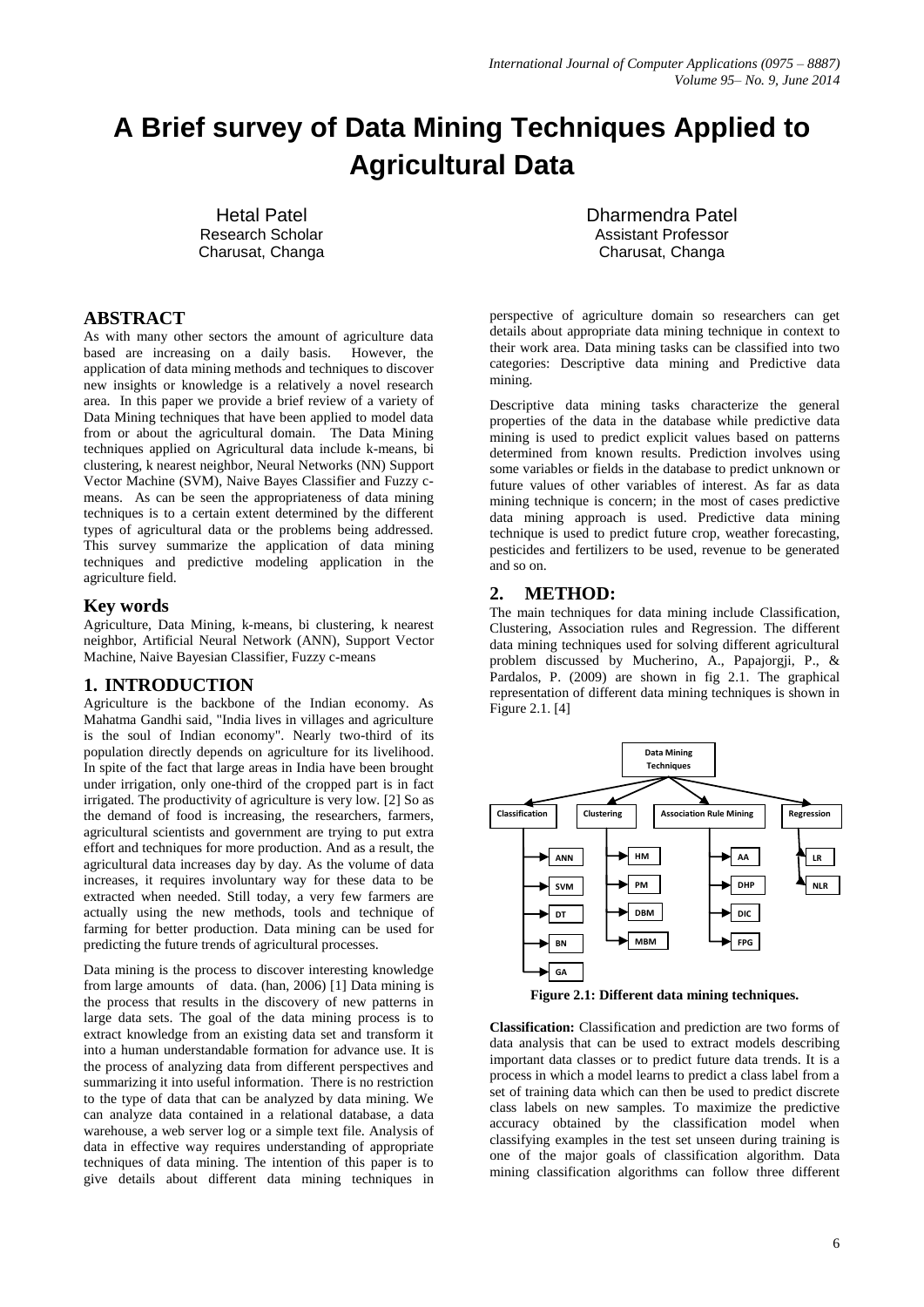learning approaches: supervised learning, unsupervised learning, or semi-supervised learning. The different classification techniques for discovering knowledge are Rule Based Classifiers, Bayesian Networks(BN), Decision Tree (DT), Nearest Neighbour(NN), Artificial Neural Network(ANN), Support Vector Machine (SVM), Rough Sets, Fuzzy Logic, Genetic Algorithms.[5]

**Clustering:** In clustering, the focus is on finding a partition of data records into clusters such that the points within each cluster are close to one another. Clustering groups the data instances into subsets in such a manner that similar instances are grouped together, while different instances belong to different groups. Since the goal of clustering is to discover a new set of categories, the new groups are of interest in themselves, and their assessment is intrinsic. [6] There is no prior knowledge about data. The different clustering methods are Hierarchical Methods(HM), Partitioning Methods (PM), Density-based Methods(DBM), Model-based Clustering Methods(MBCM), Grid-based Methods and Soft-computing Methods [fuzzy, neural network based], Squared Error— Based Clustering (Vector Quantization), Clustering graph and network data etc.. [1][7][8]

**Association Rule Mining:** The technique of discovering association rules was originated by Agrawal, Imielinski, & Swami in 1993.[10] Association rule mining technique is one of the most efficient techniques of data mining to search unseen or desired pattern among the vast amount of data. In this method, the focus is on finding relationships between the different items in a transactional database. Association rules are used to find out elements that co-occur repeatedly within a dataset consisting of many independent selections of elements (such as purchasing transactions), and to discover rules. The simple problem statement is: Given a set of transactions, where each transaction is a set of literals (called items), an association rule is an expression of the form  $X \Rightarrow Y$ , where X and Y are sets of items. The intuitive meaning of such a rule is that transactions of the database which contain X tend to contain Y.[9] An application of the association rules mining is the market basket analysis, customer segmentation, catalog design, store layout and telecommunication alarm prediction.[11] The different association rule mining algorithm are Apriori Algorithm(AA), Partition, Dynamic Hashing and Pruning(DHP), Dynamic Itemset Counting(DIC), FP Growth(FPG), SEAR, Spear, Eclat & Declat, MaxEclat.[11]

**Regression:** Regression is learning a function that maps a data item to a real-valued prediction variable. The different applications of regression are predicting the amount of biomass present in a forest, estimating the probability of patient will survive or not on the set of his diagnostic tests, predicting consumer demand for a new product.[3] Here the model is trained to predict a continuous target. Regression tasks are often treated as classification tasks with quantitative class labels. The methods for prediction are Linear Regression (LR) and Nonlinear Regression(NLR).

# **3. APPLICATION OF DATA MINING TECHNIQUES/ALGORITHMS IN AGRICULTURE**

There are number of studies which have been carried out on the application of data mining techniques for agricultural data sets. Naive Bayes Data Mining Technique is used to classify soils that analyze large soil profile experimental datasets. [12] Decision tree algorithm in data mining is used for predicting soil fertility. [13] By using clustering techniques (Based on

Partitioning Algorithms and Hierarchical Algorithms) author examines the current usage and details of agriculture land vanished in the past seven years. The overall aim of the research was to determine the land utilization for agriculture and non-agriculture areas for the past ten years.[14] D Ramesh [15] used k-means approach to estimate the crop yield analysis. Some data mining methodology which are used in agricultural domain are reviewed by author Vamanan, R, & Ramar, K [16] in his paper shown in table 3.1 and the outcome of his research is soil classification using Naïve Bayes classifier.

| Аргісшіште пошаш      |                                       |
|-----------------------|---------------------------------------|
| Methodology           | <b>Applications</b>                   |
| K-means               | Forecasts of pollution in atmosphere  |
|                       | Classifying soil in combination with  |
|                       | <b>GPS</b>                            |
| k-nearest Neighbor    | Simulating daily precipitations and   |
|                       | other weather variable                |
| <b>Support Vector</b> | Analysis of different possible change |
| Machine               | of the weather scenario               |
| Decision Tree         | Prediction soil dept                  |
| Analysis              |                                       |
| Unsupervised          | Generate cluster and determine any    |
| Clustering            | existence of pattern                  |
| <b>WEKA Tool</b>      | Classification system for sorting and |
|                       | grading mushrooms.                    |

**Table: 3.1 Data mining methodologies and its use in Agriculture domain**

#### **The application of k-means algorithm in the field of agriculture:**

The k-means algorithm is used for soil classifications using GPS-based technologies. [17] , Classification of plant, soil, and residue regions of interest by color images [18], Grading apples before marketing [19], Monitoring water quality changes [20] , Detecting weeds in precision agriculture [21], The prediction of wine fermentation problems can be performed by using a k-means approach. Knowing in advance that the wine fermentation process could get stuck or be slow can help the enologist to correct it and ensure a good fermentation process. [22].

#### **The k-nearest neighbor application in the field of agriculture:**

The k-nearest algorithm is used in simulating daily precipitations and other weather variables [23] and Estimating soil water parameters and Climate forecasting [4].

#### **The applications of neural networks in the field of agriculture:**

The neural network is used in Prediction of flowering and maturity dates of soybean [24] and in forecasting of water resources variables [25].

## **The applications of SVMs in the field of agriculture:**

The application of support vector machine is the crop Classification [26] and in the analysis of the climate change scenarios [27].

# **4. CONCLUSION**

Agriculture is the most important application area particularly in the developing countries like India. Use of information technology in agriculture can change the scenario of decision making and farmers can yield in better way. For decision making on several issues related to agriculture field; data mining plays a vital role. In this paper we have discussed about the role of data mining in perspective of agriculture field. We have also discussed several data mining techniques